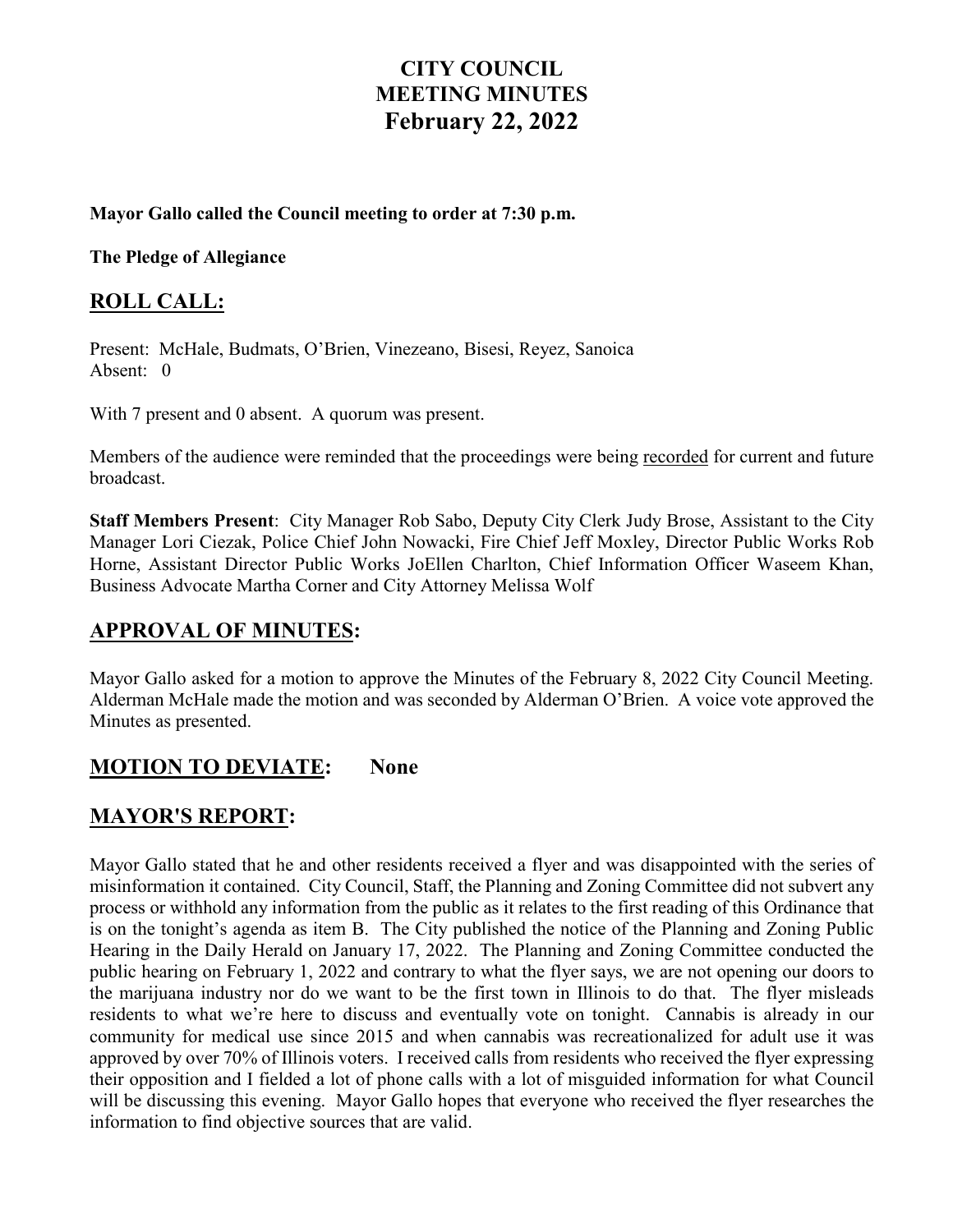February 22, 2022 City Council Meeting Minutes Page **2** of **10**

Mayor Gallo cited the following sources to refute the propaganda that was delivered to Rolling Meadows residents by referencing to the following research:

**Allegation made by the Save Our Society From Drugs Group:** *Marijuana commercialization significantly increases the need for homeless services in places that are among the first to legalize the drug.*

*Objective Source: [Reason Foundation](https://reason.org/wp-content/uploads/2018/05/homelessness-effect-of-marijuana.pdf)* "Think Tank founded in 1978" Put out a 5 page report in 2018.

*Titled: Does Recreational Marijuana Legalization Contribute To Homelessness?*

Studied Washington & Colorado 2 states with the longest recreational cannabis laws. Excerpt: ...*But they also examined neighboring states such as Idaho (neighbor to Washington) & Wyoming, which borders Colorado who did not have legal cannabis and found the rates in homelessness mirrored one another. Reason Foundation says: ...These data suggest that factors other than marijuana legalization are likely responsible for changes in the rates of homelessness. At the very least, there is not a clear or predictable relationship between marijuana legalization and homelessness.*

**Allegation made by the Save Our Society From Drugs Group:** *Children who live near pot shops have more access to marijuana and are more likely to use it and Other Drugs*

Objective Source*:* [Colorado Department of Public Safety](https://cdpsdocs.state.co.us/ors/docs/reports/2021-SB13-283_Rpt.pdf) Division of Criminal Justice Office of Research and Statistics - published 188 page report

*Titled: Impacts of Marijuana Legalization in Colorado*

Survey Dates: 2005, 2009, 2011, 2013, 2015, 2017, 2019. Excerpt: *A total of 53,520 randomly selected students from 195 randomly selected schools participated in the Healthy Kids Colorado Survey. The sample includes 46,537 students in 166 public high schools and 6,983 students in 29 public middle schools. The results show \*The proportion of Colorado high school students reporting using marijuana ever in their lifetime remained statistically unchanged between 2005 and 2019 (Figure 56). Further, Figure 56 shows there was no statistically significant difference between Colorado student responses compared to national data. So the State of Colorado where cannabis has been recreationally legal since 2005 17 yrs.* Has the data to refute.

**Allegation made by the Save Our Society From Drugs Group: \****Density of pot shops in Delivery Services was positively related to the frequency of child abuse and neglect. There is also an increase in hospitalizations for marijuana use and dependence.*

*Objective Source:* [73 page thesis published by KD Bradshaw from the University of Reno, Nevada](https://scholarworks.unr.edu/bitstream/handle/11714/7680/Bradshaw_unr_0139M_13338.pdf?sequence=1)

*Titled: The Proof's in the Pot: Are There Relationships between Statewide Cannabis Legislation and Child Maltreatment Substantiation?*

Mind you, this is a complex study with in-depth analysis; in which, it does state. Excerpt: ...*The density of bars and liquor stores was positively correlated with child neglect and child physical abuse. The conclusion of the thesis reads: Rob Nixon (2011) coined the term "slow violence" to describe the hidden, relentless, daily onslaught of calamities faced by the environmental poor. The term is assistive in*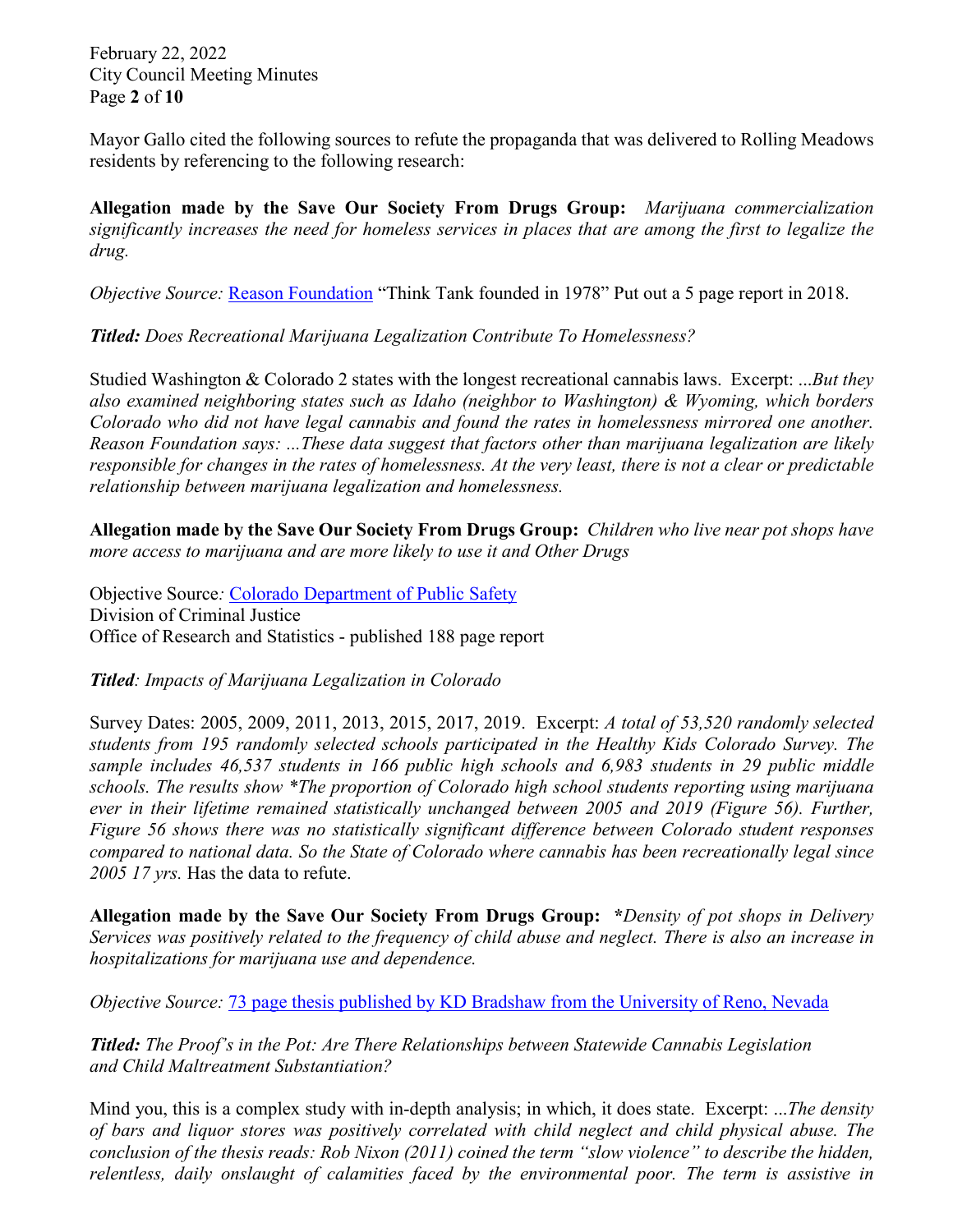February 22, 2022 City Council Meeting Minutes Page **3** of **10**

*comprehending the incalculable challenges and long-term repercussions of maltreated children. Mothers who suffered at least one episode of maltreatment as children were 72% more likely to abuse their children, and if they suffered multiple episodes, they were 300% more likely. Yet, over half of the states in the US have enacted cannabis legalization legislation over the last decade and researchers and practitioners have barely scratched the surface into revealing the impact on children. This study and comparable studies illustrate the reality that a myriad of interconnected mechanisms contribute to child outcomes and untangling the web is arduous. Albeit, these complications should not paralyze researchers and practitioners into inaction.*

For the flyer to definitively state that pot shop density is positively related to child abuse and neglect is unfounded and misleading…and when you mislead people to garner support to serve your own agenda that is wrong!

# **WARD REPORTS:**

Alderman McHale stated that she attended the first Community Events Foundation (CEF) meeting for 2022. They discussed the exciting events planned for 2022 including the Memorial Day Parade to kick off summer and they started to organize the 4<sup>th</sup> of July Parade. If anyone would like to be a part of this year's 4<sup>th</sup> of July Parade or would like to volunteer for the many events they host throughout the year please contact Lori Ciezak, Assistant to the City Manager at [ciezakl@cityrm.org](mailto:ciezakl@cityrm.org) or 847/394-8500 ext. 1002 directly. CEF meets once a month and their next meeting is on Tuesday, March 15, 2022.

Alderman Budmats read the following letter that was submitted anonymously:

*To the City of Rolling Meadows, Mayor Gallo, and Alderman Nick Budmats,*

It is my understanding that a vote will occur on February 22 to open its doors to the marijuana industry in our town. As a resident of Rolling Meadows for in excess of 32 years, I am greatly concerned about this *and the ramifications this creates. Our town should NOT allow this to occur. We should first consider* that our town is one of class and we should be proud of that and protect all that it stands for. I believe that the opening of the marijuana industry should be concerning due to the impact that it would have on our children and its usage and the costs to our town to regulate/police it. There is also a link of marijuana *usage to criminal behavior, welfare dependence, and lower life satisfaction. There is also a potential for hospitalizations for marijuana usage, marijuana dependence, and abuse. To open the doors to the marijuana industry in Rolling Meadow s would be a significant mistake and would have long- lasting* negative effects on our town. I beg you TO VOTE NO and to move forward the desire to keep the City of *Rolling Meadows as a town of class and instead of one where a drug is more available and prevalent. Thank you for yourconsideration.*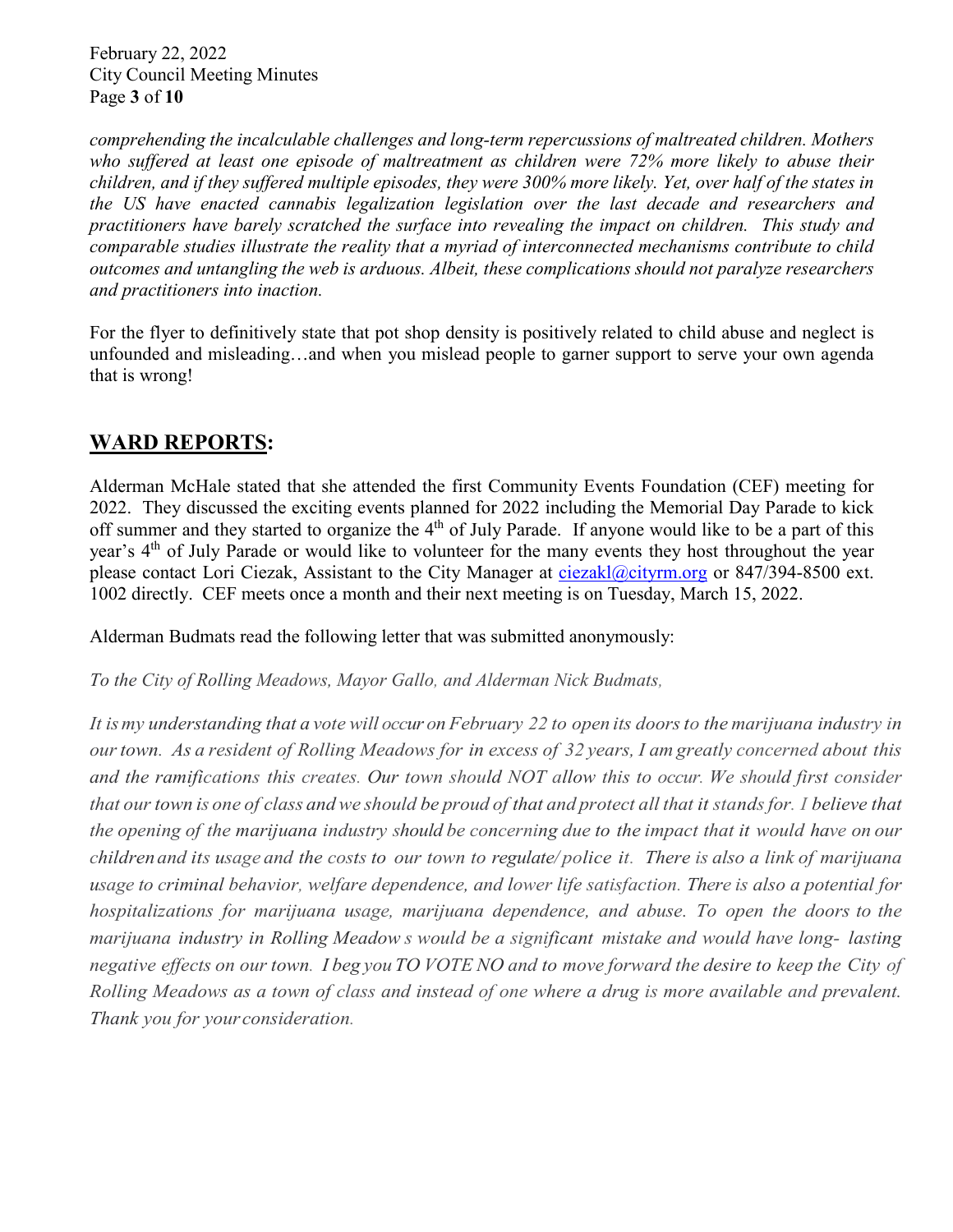February 22, 2022 City Council Meeting Minutes Page **4** of **10**

# **MEETING OPEN TO THE PUBLIC FOR 20 MINUTES:**

Mayor Gallo read the rules of procedures for addressing the City Council.

Lisa B., Rolling Meadows resident, stated that she is here to talk about the Cannabis item on the agenda. She noted that she has been a social worker for  $30+$  years and has seen the impact of marijuana and how it can escalate as a gateway drug to where it can then impede, impact and impair someone's functions. She understands the value and role of medical marijuana and that there is access to it in our community already and in other local communities. She noted that she only had a brief time to review the Planning and Zoning Committee's agenda documents but had a few questions for Council. She does not see any evidence of why this is being recommended for our community. What is the anticipated tax benefit to our community? What is the value add? What is the evidence that this type of business will bring in other desired businesses? This community has struggled to fill the store fronts with meaningful businesses that add to our community. Why do you believe that other businesses will want to be located next to a dispensary? Mayor Gallo stated that her Alderman will supply her statistical information based on the current entity that is operating in Rolling Meadows.

Luke F., Rolling Meadows resident, stated that he supports expanding dispensaries to the commercial area. Rolling Meadows collects 3% sales tax and he noted that if Rolling Meadows gets more taxes in then they're going take less taxes from the residents.

Mayor Gallo stated that there are four other people signed in for item D on the agenda, they did not wish to speak but were available to answer any questions.

#### **PENDING:**

# **A) Ordinance No. 22-10 – Amend the Alcohol Liquor Code to Increase the Number of Licenses Permitted Under the Class K Liquor License – Aloft Hotel located at 3405 W. Algonquin Road (2nd Reading)**

Mayor Gallo read the title into record and asked for a motion to adopt this Ordinance. Alderman McHale made the motion and was seconded by Alderman O'Brien.

ROLL CALL:

AYES: Budmats, O'Brien, Vinezeano, Bisesi, Reyez, Sanoica, McHale NAYS: 0 ABSENT: 0

With 7 in favor and 0 opposed. This Ordinance was adopted.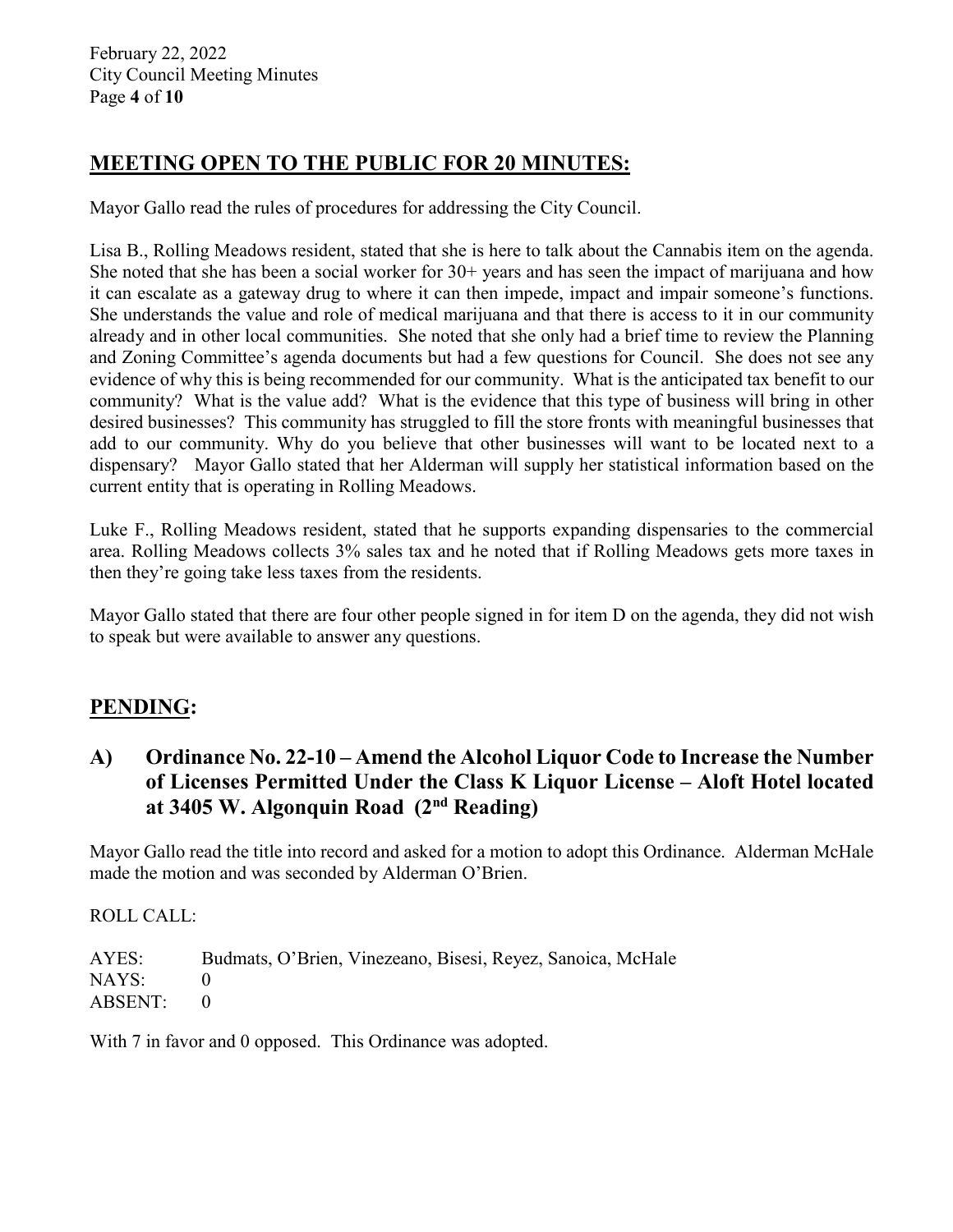#### **ORDINANCES (1st Reading):**

**B) Ordinance No. 22-00– Amend Sections 122-85 and 122-331 of the Code of Ordinances of the City of Rolling Meadows, Illinois, to Allow and Regulate Adult Use Cannabis Dispensaries as an Allowable Special Use in Commercial Zoning Districts (1st Reading)**

Mayor Gallo read the title into record and asked for a motion to consider this Ordinance for  $1<sup>st</sup>$  reading. Alderman Sanoica made the motion and was seconded by Alderman O'Brien.

Alderman Budmats stated that after substantial input from the residents in his Ward he will be voting no on this item.

Alderman O'Brien stated that after receiving input from residents in his Ward and outside his Ward he will also be voting no on this item. He noted that residents felt that one dispensary in Rolling Meadows is enough.

Mayor Gallo stated this item is for special use so it will have to come before Council for approval so it's not like anyone can open up shop when they want to.

Alderman Sanoica stated that residents that are in favor and against the proposed ordinance contacted her and appreciates their input. She noted that she ran on a platform that was focused on infrastructure, inclusion and sound financial management. For the resident to spoke tonight requesting specific benefits of recreational marijuana revenues, the first few months we were provided those revenues and there was a significant increase, however under the current Illinois law we can no longer look at the specific breakdowns but it's included in our total commercial revenues that are supplied in the quarterly financial reports with Council packets. Additionally, Council relies on the Planning and Zoning Commission and the public hearings to provide recommendations. Council looks very closely at decisions that are split but for decisions that are unanimous it gives the Council confidence to vote in favor as they did their due diligence reviewing the proposed text amendments. Because these are special uses located in a commercial area they will still need to go through the Planning and Zoning Commission process. There's always an opportunity to prevent a specific commercial entity from coming in so this is not stating that we are opening the flood gates, it's very misleading and not true. There are very specific parameters in the ordinance and because it's a very controlled policy, a policy that will benefit the City and a policy that will ultimately benefit public health. Alderman Sanoica stated she will be voting in favor of this item.

Alderman Bisesi stated that he didn't get a lot of feedback from residents. He confirmed with Staff that this is only for the commercial area east of New Wilke Road. Alderman Bisesi stated he will be voting yes for first reading but is encourages residents to reach out to him.

Alderman Vinezeano stated that she received a lot of input from residents regarding this matter and will be voting no.

Alderman Reyez stated that she received a lot of input from residents regarding this matter. She feels that this is an opportunity that Rolling Meadows can't pass up. Regardless, if you approve the use of recreational marijuana or not, there is a demand for it, there is a large customer base and disposable income. Having an additional dispensary in that area will attract customers not only to that dispensary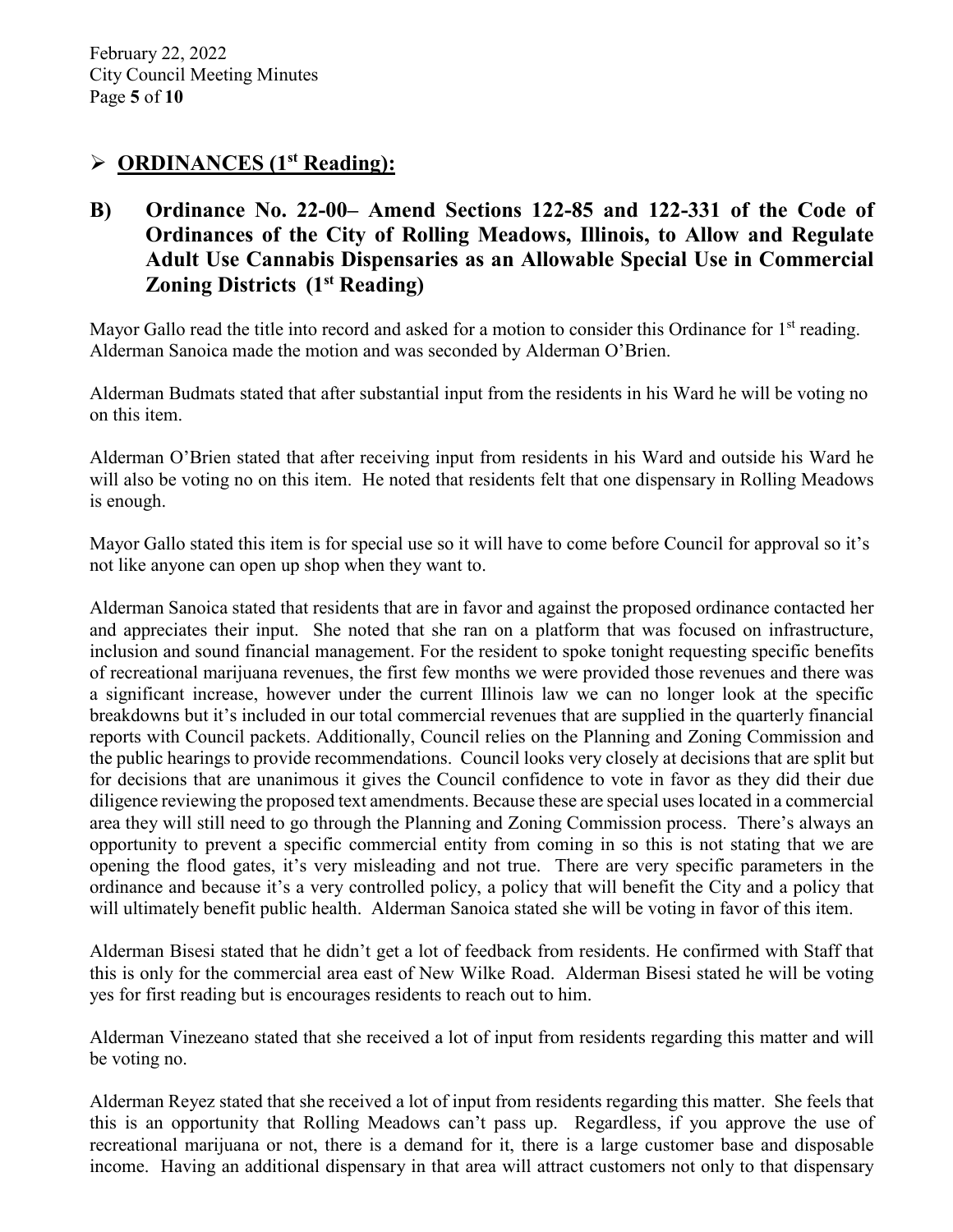February 22, 2022 City Council Meeting Minutes Page **6** of **10**

but also to our existing businesses. The additional traffic will eventually attract new businesses as well. Surrounding City's like Schaumburg have already done it very successfully within commercial districts and others like Arlington Heights are seriously moving in that direction. Alderman Reyez stated she will be voting yes on this item.

Alderman McHale stated that she didn't receive a lot of input from residents and will be voting yes on this item.

#### ROLL CALL:

| AYES:   | Bisesi, Reyez, Sanoica, McHale |
|---------|--------------------------------|
| NAYS:   | O'Brien, Vinezeano, Budmats    |
| ABSENT: |                                |

With 4 in favor and 3 opposed. This Ordinance moved forward for  $2<sup>nd</sup>$  reading.

# **NEW BUSINESS:**

# **C) MOTION TO APPROVE PAYMENT OF BILLS ON WARRANT 2/22/2022**

Mayor Gallo asked for a motion to approve the Warrant. Alderman O'Brien made the motion and was seconded by Alderman Vinezeano.

ROLL CALL:

AYES: Vinezeano, Bisesi, Reyez, Sanoica, McHale, Budmats, O'Brien NAYS: 0 ABSENT: 0

With 7 in favor and 0 opposed. The Warrant was approved.

# **CONSENT RESOLUTIONS:**

The Consent Resolutions consisted of six (6) items, items D thru I. Mayor Gallo asked if any Alderman wished to remove any item from the Consent Agenda for Resolutions. No items were removed.

Mayor Gallo declared it in order for one motion to consider the Resolutions in one motion without debate. Alderman Vinezeano made the motion and was seconded by Alderman O'Brien. Mayor Gallo read the titles into the record.

#### **D) Resolution No. 22-R-20 – Authorize the Support of a Cook County 6b Classification Tax Incentive for Property Located at 5300 Newport**

**E) Resolution No. 22-R-21 – Adopt the 2021 Zoning Map**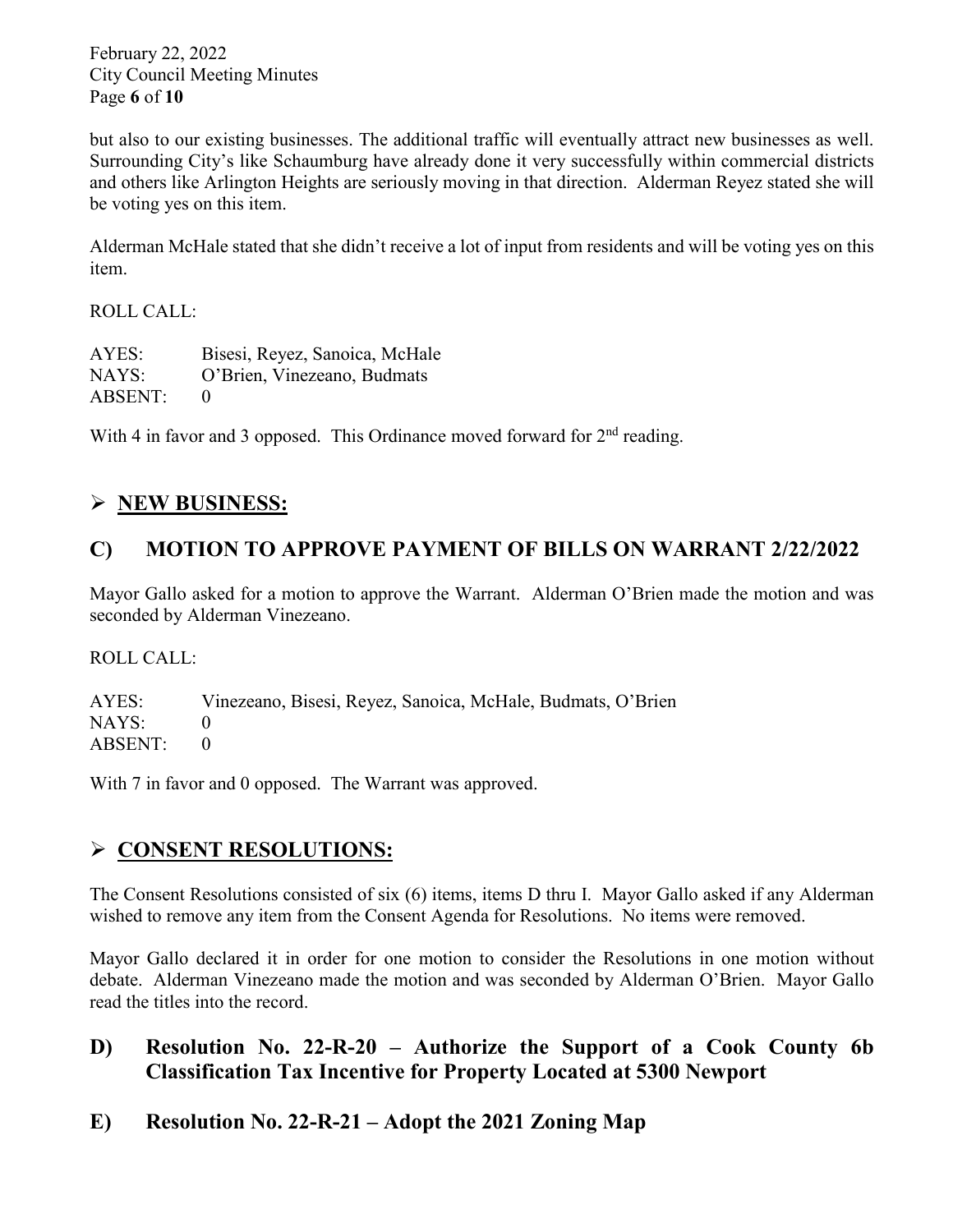- **F) Resolution No. 22-R-22 – Award a Contract for the Annual Street Maintenance Crack Sealing (2022) for Various City Streets**
- **G) Resolution No. 22-R-23 – Award a Contract for 2022 Sidewalk and Curb Replacement Program**
- **H) Resolution No. 22-R-24 – Approve and Authorize the Execution of a Public Utility and Public Bike Path Easement Agreement**
- **I) Resolution No. 22-R-25 – Authorize the Renewal of Agreements with Private Refuse Haulers for the Disposal of Refuse from Multi-Family Dwellings to SWANCC Facility**

#### ROLL CALL:

AYES: Bisesi, Reyez, Sanoica, McHale, Budmats, O'Brien, Vinezeano NAYS: 0  $ABSENT: 0$ 

With 7 in favor and 0 opposed. The Resolutions were adopted.

#### **OTHER BUSINESS & REPORTS:**

**Mayor's Appointments:** None

**Mayor's Proclamations:** None

**City Clerk's Report:** None

**City Staff Reports:** 

**Lori Ciezak, Assistant to the City Manager reviewed the following:** 

#### **1) Community Items of Interest**

- 1) Save a life and consider giving blood this Thursday, February 24<sup>th</sup>, from 1-7 pm at City Hall (3600 Kirchoff Road). Appointments are required and all donors must wear masks. Register at [www.vitalant.org](http://www.vitalant.org/) or call 877-258-4825.
- 2) While there is still snow on the ground and we're in the thick of winter, summer fun is just around the corner. Mark your calendars as we're excited to announce our music line up for the City's summer concert events. Rolling Meadows will be rocking with performances by acclaimed bands including 16 Candles, Hello Weekend, Wedding Banned, Student Body, Anthem, and many more. It'll be a fun filled summer here in Meadows. Stay up to date on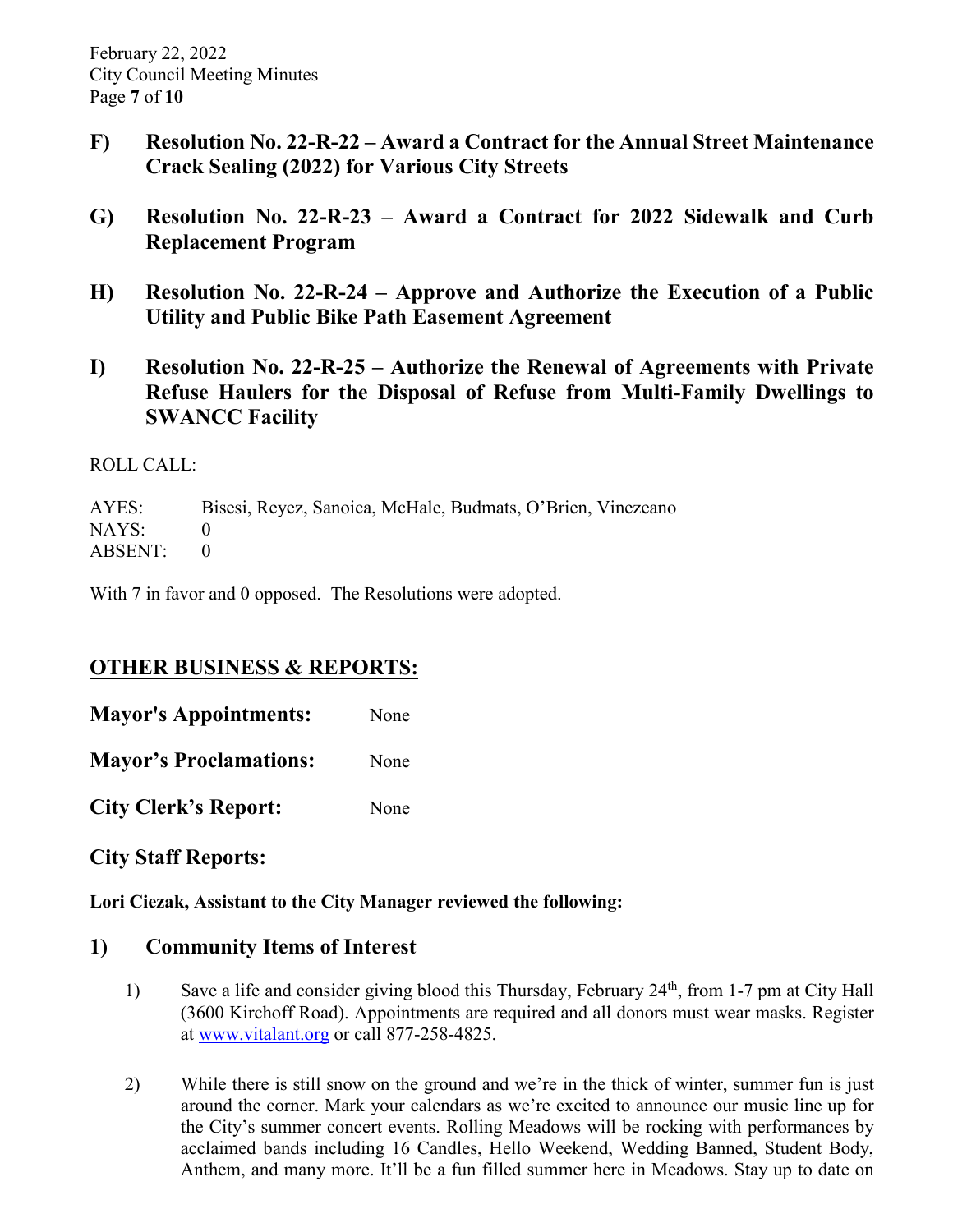February 22, 2022 City Council Meeting Minutes Page **8** of **10**

> City happenings and special events by visiting and following the City's Facebook page at, [facebook.com/cityofrollingmeadows.](http://www.facebook.com/cityofrollingmeadows)

- 3) With spring just under a month away, we are providing a friendly reminder that daylight savings time begins on Sunday, March 13 at 2AM. Mark your calendars and get ready to spring forward in just a few weeks. When changing your clocks, also remember to test your smoke and carbon monoxide alarms and replace any non-functioning batteries or expired alarms.
- 4) Chicago Northwest Eat Local Week is set for March 4-13. This 10-day event only happens once a year so don't miss out on what's cookin'! Plan ahead to visit your favorite Rolling Meadows lunch or dinner spots in advance or try something new. A list of participating restaurants can be found at [EatChicagoNW.com](http://www.eatchicagonw.com/) and make sure to let the host and server know that you're there for Chicago Northwest Eat Local Week! As a reminder, a complete listing of Rolling Meadows restaurants and businesses can be found at the City's business website, [rmbusinessbuzz.org.](http://www.rmbusinessbuzz.org/)

# **2) FY 2022 January Financials**

Mayor Gallo stated that the financials are in the packet and if Council has any questions they should contact the Interim Finance Director, Tom Glaser directly as he is unable to attend our meetings.

#### **Rob Sabo, City Manager reviewed the following:**

# **3) March 8, 2022 City Council Draft Agenda**

*MOTION TO APPROVE CITY COUNCIL MINUTES OF THE FEBRUARY 15, 2022 COMMITTEE-OF-THE-WHOLE MEETING AND THE FEBRUARY 22, 2022 CITY COUNCIL MEETING*

*MOTION TO DEVIATE: New Police Officer Swearing-in:* 

- *Cassandra Defranco*
- *William O'Sullivan*

*MAYOR'S REPORT: WARD REPORTS: MEETING OPEN TO THE PUBLIC FOR 20 MINUTES:* 

*PENDING:* 

*A) Ordinance No. 22-00 – Amend Sections 122-85 and 122-331 of the Code of Ordinances of the City of Rolling Meadows, Illinois, to Allow And Regulate Adult Use Cannabis Dispensaries as an Allowable Special Use in Commercial Zoning Districts (2nd Reading)*

*CONSENT ORDINANCES:*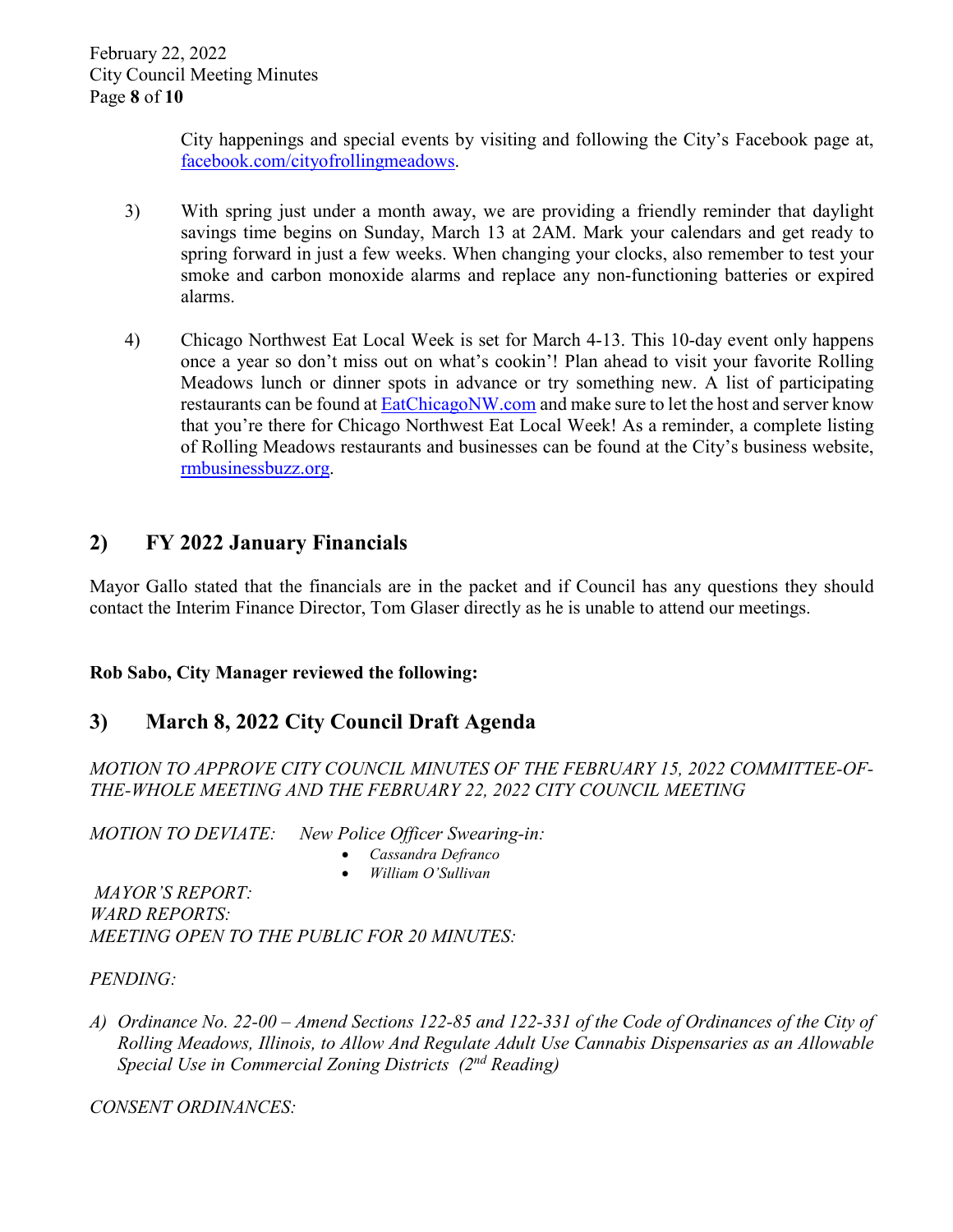February 22, 2022 City Council Meeting Minutes Page **9** of **10**

*NEW BUSINESS:*

*B) MOTION TO APPROVE PAYMENT OF BILLS ON WARRANT MARCH 8, 2022*

*CONSENT RESOLUTIONS:*

*C) Resolution No. 22-R-00 – Approve Landscaping Contract*

- *D) Resolution No. 22-R-00 – Approve Contract for Brockway Sanitary Sewer Extension Project*
- *E) Resolution No. 22-R-00 – Approve Engineering Contract for Construction Observation Services for Brockway Sanitary Sewer Project*
- *F) Resolution No. 22-R-00 – Approve Replacement of High-Ranger Forestry Vehicle*

*OTHER BUSINESS & REPORTS: Mayor's Appointments: Mayor's Proclamations: City Clerk's Report: City Staff Reports: 1) Community Items of Interest*

- *2) Carnegie Drainage Improvement Status Report*
- *3) March 15, 2022 Committee of the Whole Draft Agenda*
- *4) March 22, 2022 City Council Draft Agenda*

*MATTERS NOT ON THE AGENDA: CLOSED SESSION: ADJOURNMENT:* 

#### **MATTERS NOT ON THE AGENDA:**

Alderman Budmats stated that there seems to be some discontent surrounding the process by which the announcement was made for the Planning and Zoning Commission as there was no property to put a sign on and notice was only given in the newspaper. Alderman Budmats suggested that in the future if there is a zoning change and there is no property to put a sign on then a sign be placed in front of City Hall letting people know that there's going to be a hearing to let as many people in the process and be transparent as it can possibly be.

Mayor Gallo stated that he will defer to staff and our attorney to see if that's possible and if it is we should absolutely do whatever we can to provide our residents with more information.

Alderman Sanoica stated that she would love to volunteer for any projects that staff would like to embark on for increasing our communications with our residents. As Council, we want to be accessible and this is a good example for Alderman Budmats where he would have appreciated more leeway for his residents and all residents would appreciate it too. Alderman Sanoica is happy to help wherever she can.

Mayor Gallo noted that Manager Sabo is putting together a communications committee to help with communications to our residents. We're having continued conversations to help improve our abilities to communicate and bring forth transparency. There will be Committee of the Whole discussion on improving communications in the near future.